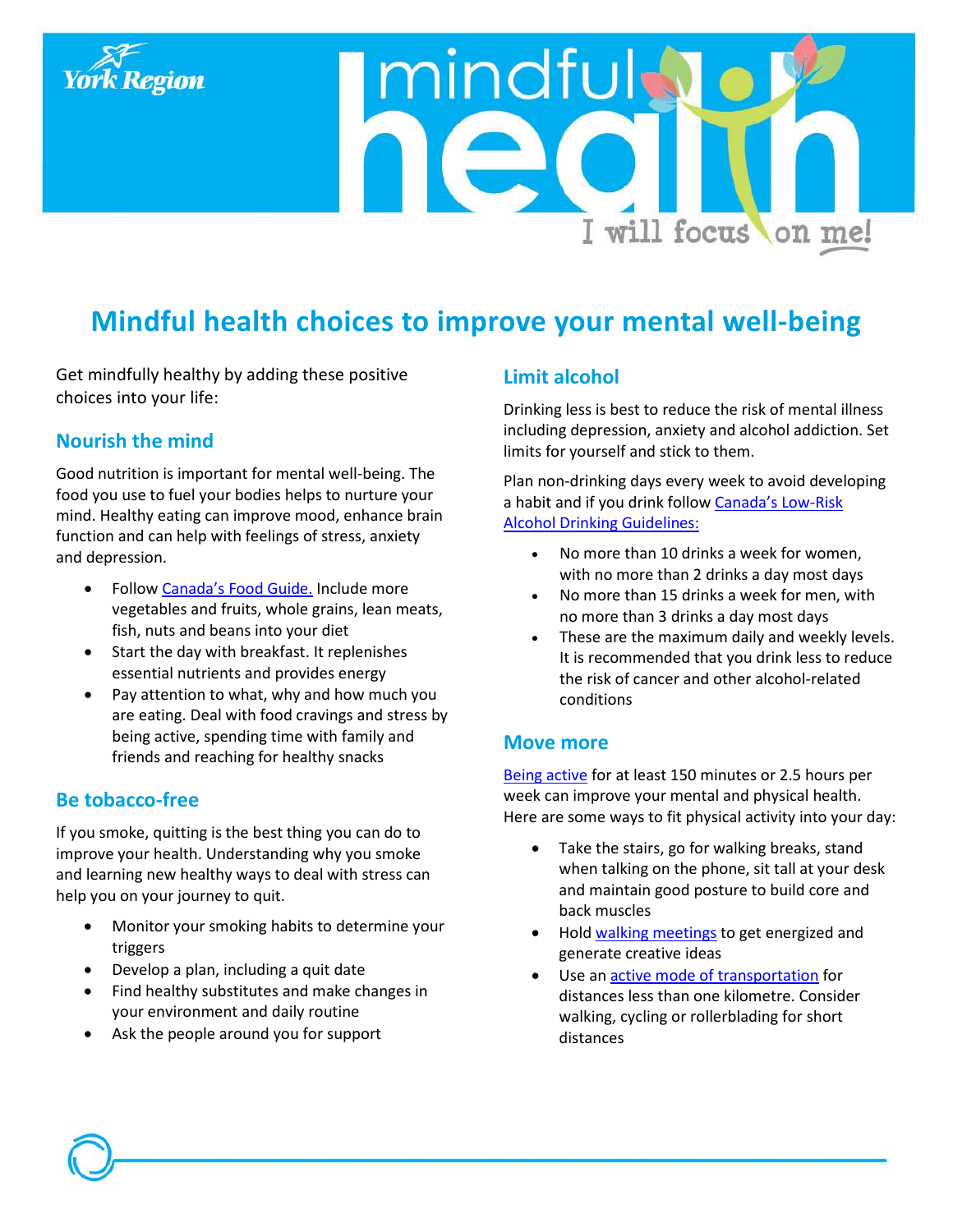# **Make the connection**

Supportive relationships with family, friends and colleagues can build a sense of belonging and contribute to good physical and mental health. Social supports can protect you from the effects of stressful life events. Here are some ways you can stay connected:

- Schedule time with family and friends
- Volunteer your time
- Try something new and meet people with similar interests
- Incorporate teambuilding activities into meetings

## **Rest and relax**

Sleep plays an important part in mental health. A refreshed brain improves mood, decision-making and social interactions. Most adults need about 7 hours of restful sleep per night.

- Get into a routine. Try to go to bed and wake up at the same time every day—including your days off
- Limit caffeine, nicotine and alcohol before bed as they can disrupt your sleep
- A quiet, dark and cool room is best for a good night sleep
- Engage in relaxing activities such as yoga, tai chi and mediation

# **"Me" time**

By relaxing, refocusing and being recharged, we are able to better focus on our responsibilities and commitments.

Schedule "me" time into your day by choosing something relaxing and restorative.

Some examples include:

- Take a five to 10 minute break to sit quietly, spend time with a pet or listen to music
- Read a book or go for a brisk walk
- Take part in a class that you are interested in

# **Strive for balance**

Competing priorities and multiple roles can make it difficult to balance your work and family life. Restore balance by:

- Setting clear boundaries between work and family life that will help decrease conflicts and the stress associated with it
- Take time to refresh and recharge yourself
- Accessing services offered by your employer, including the Employee Assistance Program can help you to manage a work-life balance

## **Experience nature**

Enjoying the outdoors has been shown to decrease your risks of chronic disease, increase your energy levels and lead to positive thinking.

Take time for a walk in local green spaces including your backyard, neighbourhood parks, [York Region Forests](http://www.york.ca/wps/portal/yorkhome/recreation/yr/yorkregionalforest/!ut/p/a1/jZDBbsIwDEC_hUOPNCZAG3GLCltaQJ00JEIuU4rStKI0VZqtYl-_rNIOk7Yx32w9289GAnEkWvlWa-lq08rmMxfRS0ofU8a2kOULkgCFnGY4JrA5gAdOHoBfgsK9_uwfC7DdJ3uNRCddNa3b0iB-M_ZilR4lS2NV79ARiXEWxouIzRLIgOUE0of4abkmbAYRvgNsv4A_rvG6ujHF-JkTbYs58V5WlcoqG75aX66c6_pVAAEMwxBqY3SjwrMM4KeOynhx_g1E3ZW_78rndCqK20Ankw_mQzm8/dl5/d5/L2dBISEvZ0FBIS9nQSEh/%23.VnMbk7bR-Uk) or [Conservation Areas.](http://www.conservationontario.ca/) Your mental and physical wellbeing will thank you. Include more nature in your daily routine by:

- Walking at lunch with a friend in a local park
- Scheduling walking and talking meetings with colleagues in green spaces outside your office building
- Participating with friends and family in local trail events

# **Community and Health Services**

Public Health



York Region Health Connection

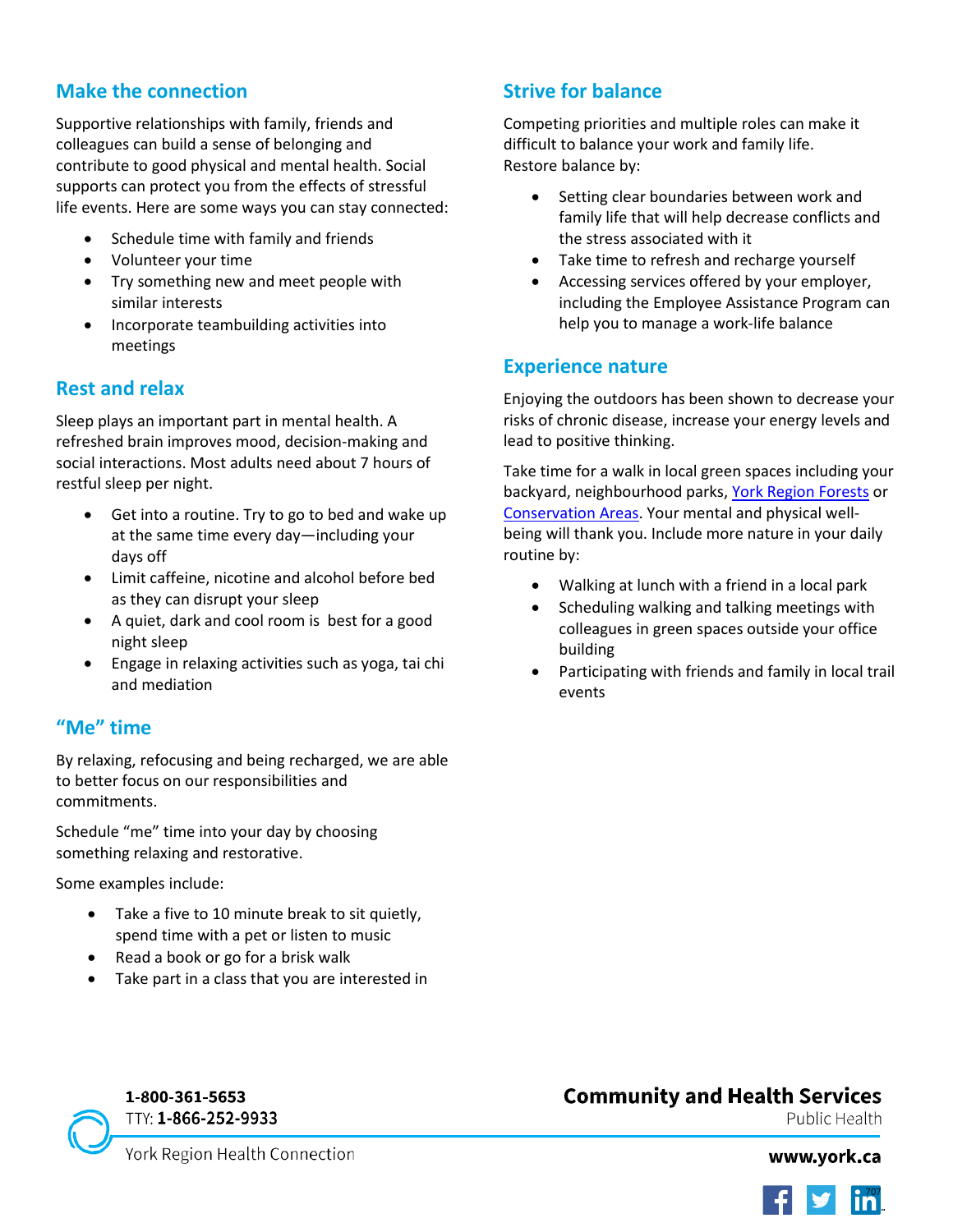

mindful I will focus on me!

# **Nourish the mind**

The food we use to fuel our bodies also helps to nourish the mind.

Proper nutrition and good food choices are essential for your overall health and state of wellbeing. When your body gets the right mix of nutrients, it can function better in every capacity. Eating healthy will increase mental and physical performance, improve energy levels and help prevent short-term illnesses and chronic conditions, such as digestive problems, heart disease, diabetes and some cancers.

The food you eat has the potential to affect your mental health and wellbeing at every stage of life. Good nutrition is integral for a healthy mind and can improve mood, alertness, concentration, performance, memory and cognition. Healthy eating is also linked to improved brain function and can reduce feelings of stress, anxiety, depression and other mental health issues.

#### **Nutrition tips for good mental health and overall wellness**

- Improve your overall health by including a combination of these nutrients in your diet:
	- o Omega-3 fatty acids
	- o Minerals such as zinc, magnesium, copper, selenium and iron
	- o B-vitamins such as thiamine, folate, vitamin B6 and B12
	- o Antioxidants such as beta-carotene, vitamins C and E
- Follow [Canada's Food Guide.](http://www.canadasfoodguide.net/) Include dark green and orange vegetables, fruit, whole grains, nuts, beans, lean meat and fish
- Limit your intake of foods high in saturated fat, sugar and salt
- Enjoy at least two servings of fish each week. Choose fish high in omega-3 fats like salmon, trout, mackerel, herring and sardines
- Start the day with breakfast; it replenishes essential nutrients and provides energy. Eat small meals and snacks every three to four hours, throughout the day
- Cut down on the caffeine especially at night. It can disrupt sleep and make you feel irritable. Caffeine is found in coffee, tea, energy drinks, chocolate and some soft drinks
- Drink water. Your brain depends on proper hydration to function at its best
- Focus on food, not supplements. Remember, supplements are not an alternative to a healthy, varied diet. Speak to a health professional if you think you need a supplement
- Pay attention to what, why and how much you eat. Deal with food cravings and stress by being active, spending time with family and friends and reaching for healthy snacks

# 1-800-361-5653 TTY: 1-866-252-9933

# **Community and Health Services**

Public Health

York Region Health Connection

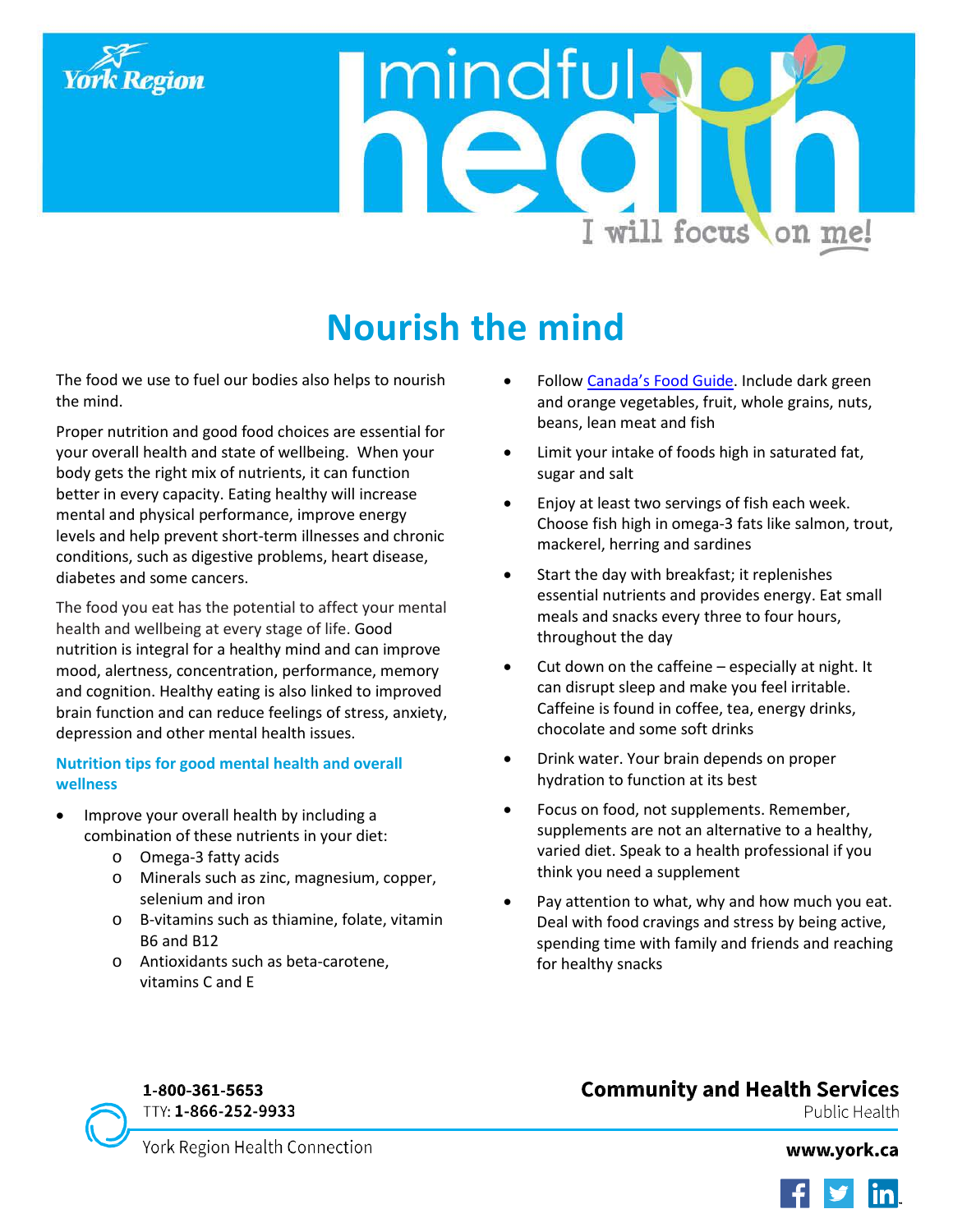



# **Be tobacco-free**

If you smoke, quitting is the single best thing you can do to improve the length and quality of your life. Becoming tobacco-free significantly lowers your risk of many chronic health conditions such as cancers and heart and lung diseases. There is growing evidence that quitting tobacco use improves mental health, decreases depression, anxiety and stress.

#### **Identify stress**

It is a common misconception that tobacco reduces stress and anxiety. Using tobacco reduces nicotine withdrawal symptoms, which feel similar to anxiety, but does not alleviate stress or address the root cause. Identifying the source of anxiety or stress will help you find ways to cope without turning to tobacco.

#### **Find alternatives**

Instead of smoking, deal with life's stressors with meditation, deep breathing, physical activity, limiting alcohol, eating a well-balanced diet, drinking water, counseling or talking with supportive friends and family.

Stop smoking medications can help to control cravings and nicotine withdrawal. Speak to your healthcare provider or pharmacist for more information.

Many people find breaking their psychological dependence on tobacco to be the hardest part of quitting. Tobacco use becomes closely connected with other activities such as drinking coffee, talking on the phone, driving or just taking a break. Smoking can also be a way to connect socially with others or be a psychological support when feeling lonely, bored or stressed. Understanding why you smoke and learning new healthy behaviours is vital to quitting.

- Monitor your smoking for a few days to find your triggers
- Find healthy substitutes and have a plan to do something else when wanting to smoke
- Make changes in your daily environment to avoid being tempted
- Ask the people around you for support
- Motivate yourself with the reasons you have for quitting and include positive thoughts and rewards

For more information on how to quit smoking, visit [york.ca/tobacco](http://www.york.ca/tobacco)

1-800-361-5653 TTY: 1-866-252-9933 **Community and Health Services** Public Health

York Region Health Connection

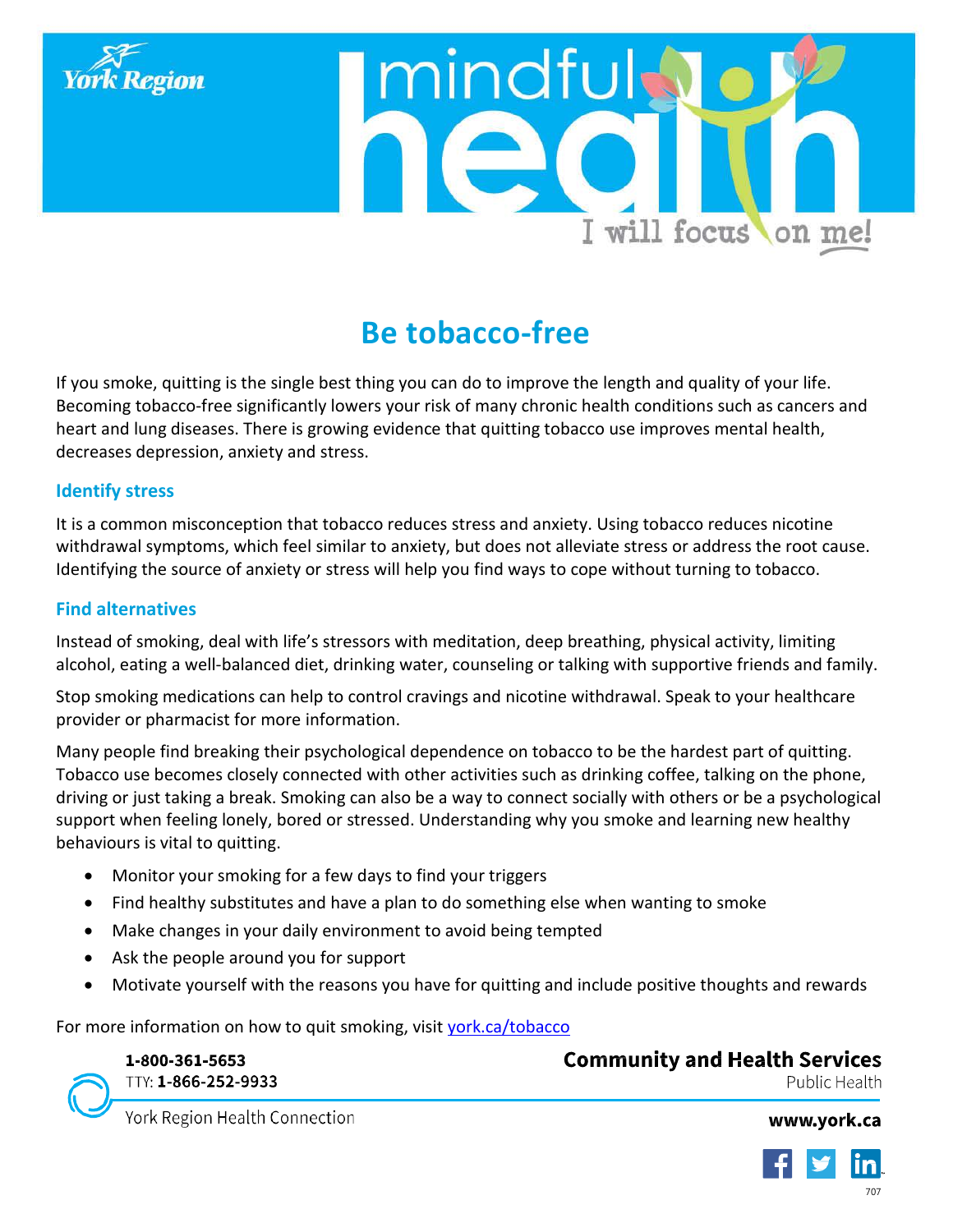

mindful I will focus on me!

# **Drinking less alcohol is best**

Do you follo[w Canada's Low-Risk Alcohol Drinking](http://www.ccsa.ca/Eng/topics/alcohol/drinking-guidelines/Pages/default.aspx)  [Guidelines](http://www.ccsa.ca/Eng/topics/alcohol/drinking-guidelines/Pages/default.aspx) when you drink? If you are between 25 and 65 years of age:

**Women** — have no more than two standard drinks per day and no more than 10 per week.

Going to a party? Have no more than three standard drinks on any one occasion.

**Men** — have no more than three standard drinks per day and no more than 15 per week.

Having a night out with friends? Have no more than four standard drinks on any one occasion.

## **Do not drink when you are:**

- Taking medication or other drugs
- Planning on becoming pregnant, pregnant or breastfeeding
- Driving a vehicle, using machinery or other tools
- Making important decisions and responsible for the safety of others

# **Drinking less is best to reduce chronic health problems such as:**

- Cancers of the mouth, larynx, pharynx, breast, colon, liver and rectum. The higher the consumption of alcohol, the greater the risk for these cancers
- High-blood pressure, stroke and other cardiovascular diseases
- Liver disease
- Diabetes

# 1-800-361-5653

TTY: 1-866-252-9933

- Mental health problems including depression and anxiety
- Alcohol addiction and alcoholism

# **Drinking less is best to reduce other drinking-related problems such as:**

- Social problems including unemployment and family problems
- Unintentional injuries such as traffic injuries, alcohol poisoning and falls
- Intentional injuries such as fights, sexual assault and domestic violence

# **If you choose to drink, plan ahead:**

- Have a designated driver: do not drink and drive
- Stay within or below the limits: have no more than two standard drinks in any three hours
- Alternate alcoholic beverages with nonalcoholic ones
- Eat before and while you are drinking

#### **Are you curious about your drinking?**

Take th[e Check Your Drinking \(CYD\) Survey.](http://camh.alcoholhelpcenter.net/cyd/CYDScreenerP1_0.aspx)

Always consider your age, body weight and health. These factors may affect the impact of alcohol and you may need to lower your limits for drinking.

For more information substance abuse, visit the [Canadian Centre on Substance Abuse.](http://www.ccsa.ca/)

# **Community and Health Services**

Public Health

York Region Health Connection

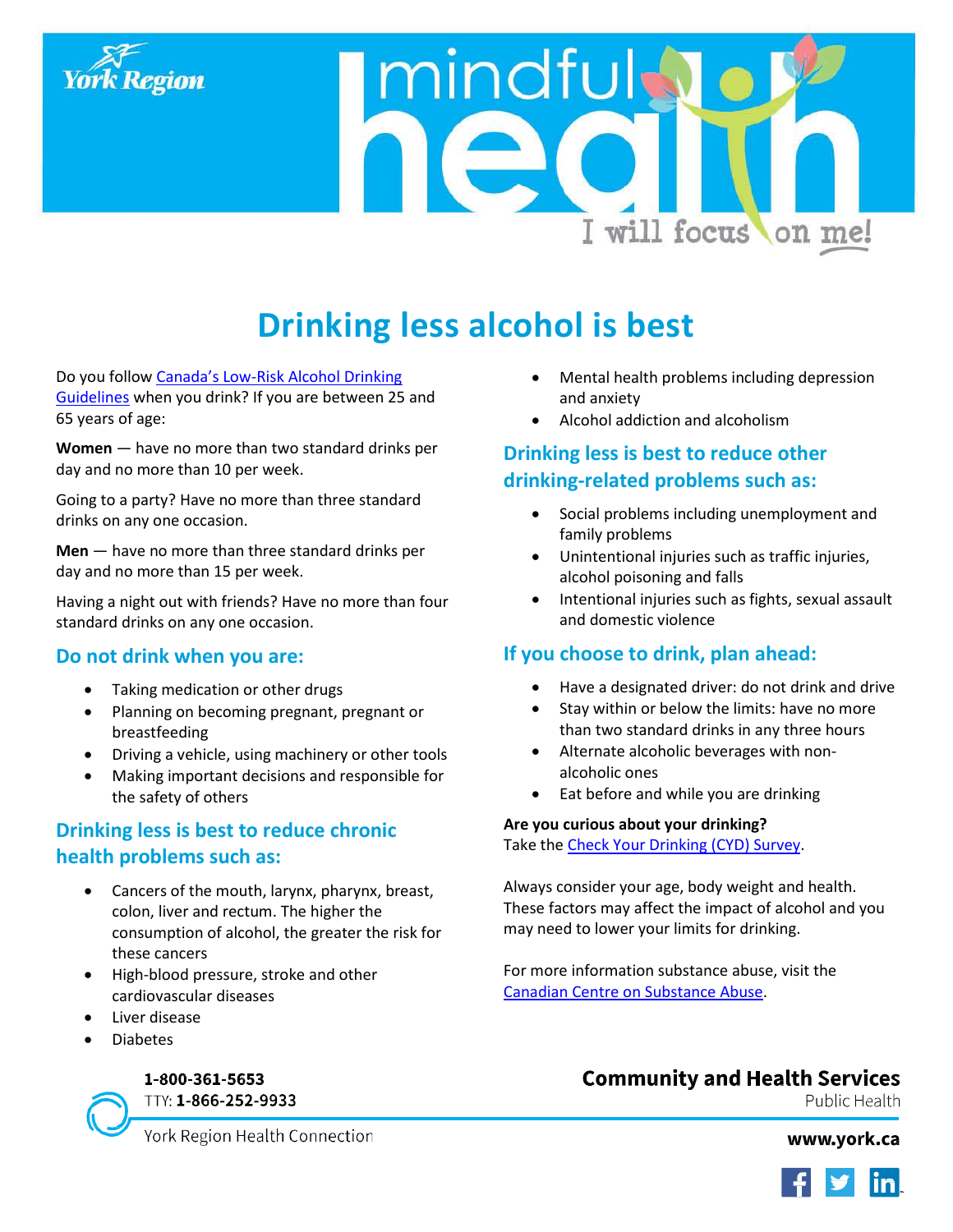



# **Let's move more**

Physical activity is beneficial for the body and the mind. When done on a regular basis, it can prevent and control cardiovascular risk factors such as high blood pressure and high cholesterol and can help protect against type 2 diabetes, breast and colon cancer and osteoporosis. Physical activity has also been linked to improved sleep, reduced stress and improved mental health.

Participation in workplace physical activity programs helps to build positive relationships and create opportunities for social interaction. This helps to reduce barriers and foster better relationships with your colleagues.

[The Canadian Society for Exercise Physiology](http://www.csep.ca/CMFiles/Guidelines/CSEP_PAGuidelines_adults_en.pdf) recommends that you accumulate at least 150 minutes or 2.5 hours of moderate-to-vigorous physical activity per week. This can be done in bouts of 10 minutes or more. Any type of physical activity you do is good for your health. Benefits like a drop in your blood pressure and increased energy may begin during your first week of regular physical activity participation. After three months, you may experience improved posture and balance, stronger muscles and bones and have a more positive outlook on life. According to the Public Health Agency of Canada, about half of the functional decline that occurs between the ages of 30 to 70 is the result of an inactive lifestyle and not as a result of aging.

So, let's move more! Here are some ways to fit physical activity into your day:

- **Fit in physical activity whenever you can.** Take walking breaks, stand when talking on the phone, print documents to a printer further away and walk to a colleague's desk instead of using the phone or email
- **Mind your posture.** Sit tall at your desk and maintain good posture throughout the day. This can help to build your core and back muscles
- **Take the stairs.** Walking up a flight of stairs builds and tones lower body muscle mass and can burn five times more calories than riding an elevator
- **Hold walking meetings.** Walking meetings help to energize people and generate creative ideas
- **Form or join a [walking club a](http://www2.hamilton.ca/NR/rdonlyres/B37064B4-C434-49AE-BB18-91A7D0D48513/0/FINALPracticalGuidetoStartingaWalkingGrpWorkplace.pdf)t your workplace.** Walking in a group can be more enjoyable and motivational, and provides you with opportunities to meet and converse with others
- **Participate in wellness programs** at work such as yoga, Zumba and other fitness challenges
- **Use an [active mode of transportation](http://www.york.ca/physicalactivity/activetransportation)** for distances less than one kilometre. Consider walking, cycling or rollerblading

1-800-361-5653 TTY: 1-866-252-9933

# **Community and Health Services**

Public Health

York Region Health Connection

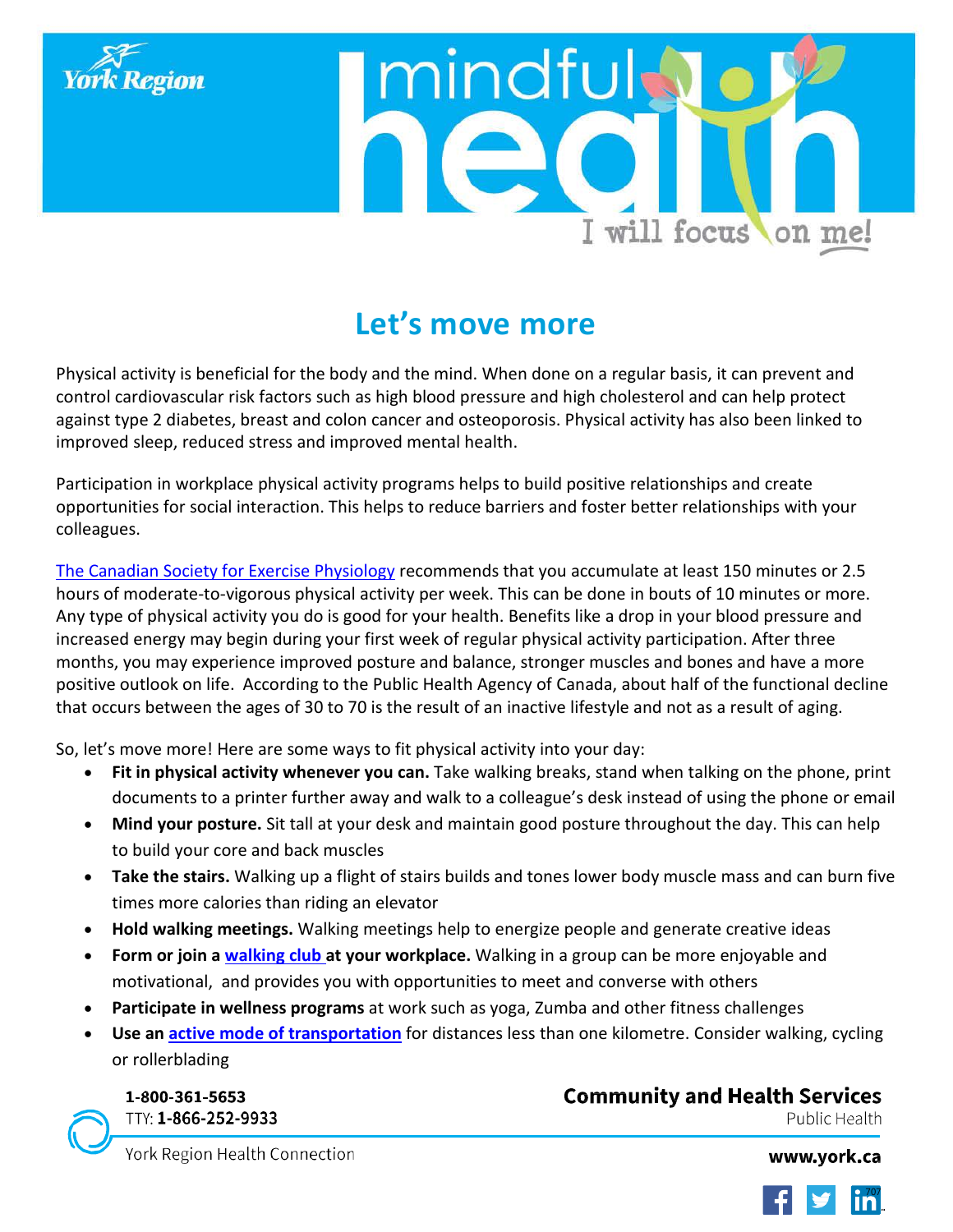



# **Make the connection**

Supportive relationships with family and friends, plus a sense of belonging can contribute to good physical and mental health. Here are some ways you can stay connected:

# **Schedule time with family and friends**

Individuals with a strong sense of community belonging are twice as likely to report very good or excellent self-perceived mental health. People who remain actively engaged in life and connected to those around them are:

- Generally happier
- In better physical and mental health
- More capable to cope effectively with change and life transitions

# **Volunteer your time**

Feeling socially connected and having a sense of belonging can encourage people to volunteer and take pride in the condition of their communities. Did you know 12.5 million Canadians volunteer their time to charitable and not-for-profit organizations? Volunteering can:

- Help build self-esteem and develop life-long skills
- Strengthen the community
- Improve health and build relationships

# **Try something new and meet people with similar interests**

Frequent participation in social activities has a positive impact on adults. Try to get involved in physical or recreational activities with other people including: sports, hobbies, committees and family outings.



# **Community and Health Services**

Public Health

York Region Health Connection

**TN**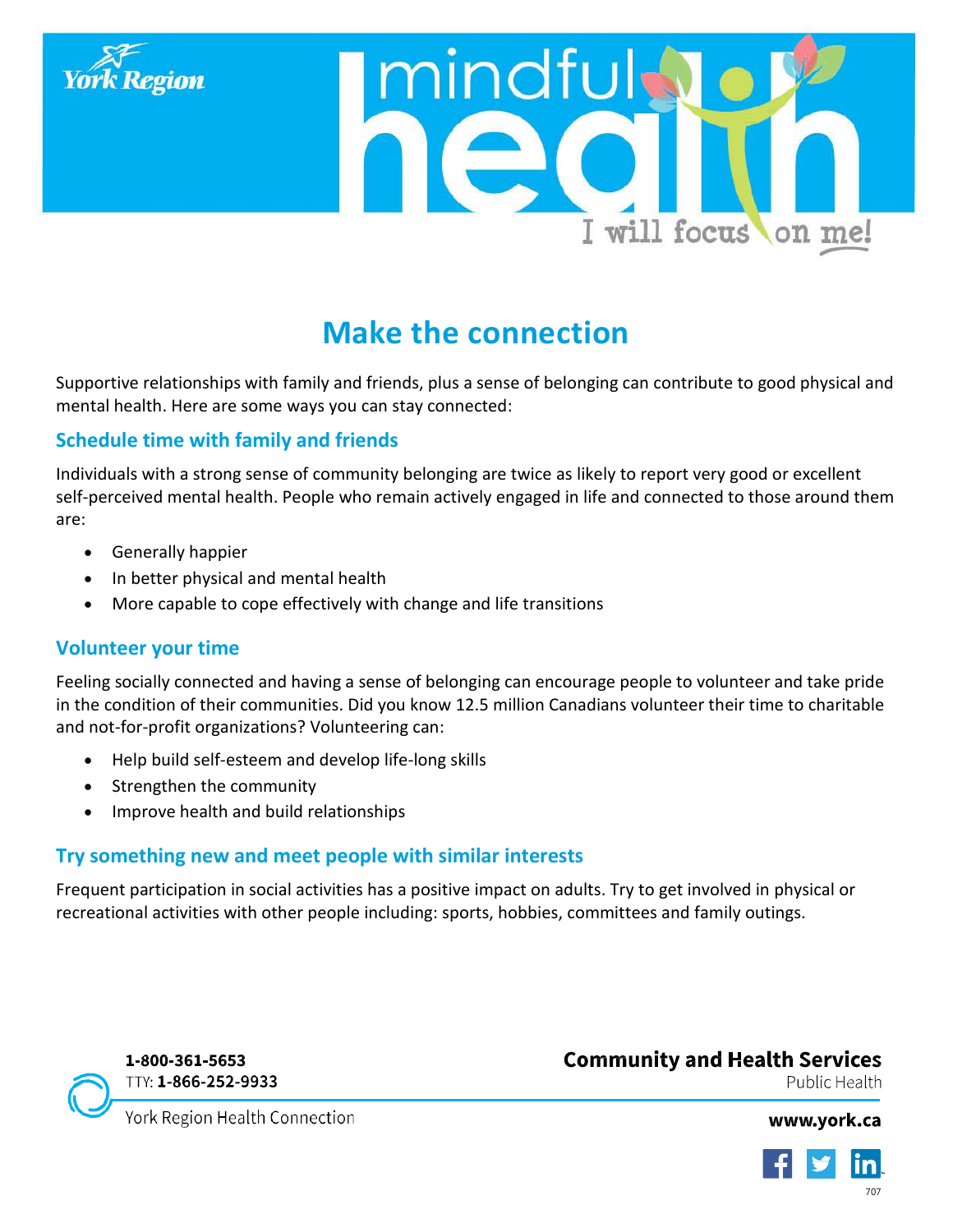

# **Rest and relaxation – let your mind take a break!**

mindfu

Like healthy eating and physical activity, being well rested and relaxed is vital to good physical and mental health and overall quality of life.

Lack of sleep can make you feel sad, anxious and depressed. It can also affect your concentration, memory and ability to get things done. Good quality sleep rests the brain and helps it work properly. Proper sleep can improve our mood, decision making and social interactions. On average, most adults require at least seven hours of restful sleep, but that amount can vary from person to person.

## **Tips to better sleep:**

- **Avoid sleep disrupters.** Limit caffeine, alcohol and nicotine before bedtime because they can interfere with sleep. Heavy, high-fat meals before bed can also disturb a good night's sleep
- **Stick to a routine**. Try to keep the same sleep and wake schedule every day even on weekends
- **Get moving.** Physical activity during the day can help you sleep better and more soundly
- **Make your bedroom a sleep-friendly environment**. A quiet, dark and cool room is best for a good night sleep
- **Slow down.** Your body needs time to shift into sleep mode. Use the hour before bedtime for quiet time activities like reading, listening to music or practicing relaxing techniques

Relaxing practices can help you sleep better and cope with stress and decrease anxiety. Types of relaxation practices include deep breathing, meditation, yoga, tai chi, taking a warm bath and massage. Try to include these into your daily or nighttime routines to help settle your mind and body.

1-800-361-5653 TTY: 1-866-252-9933 **Community and Health Services** Public Health

I will focus on me!

York Region Health Connection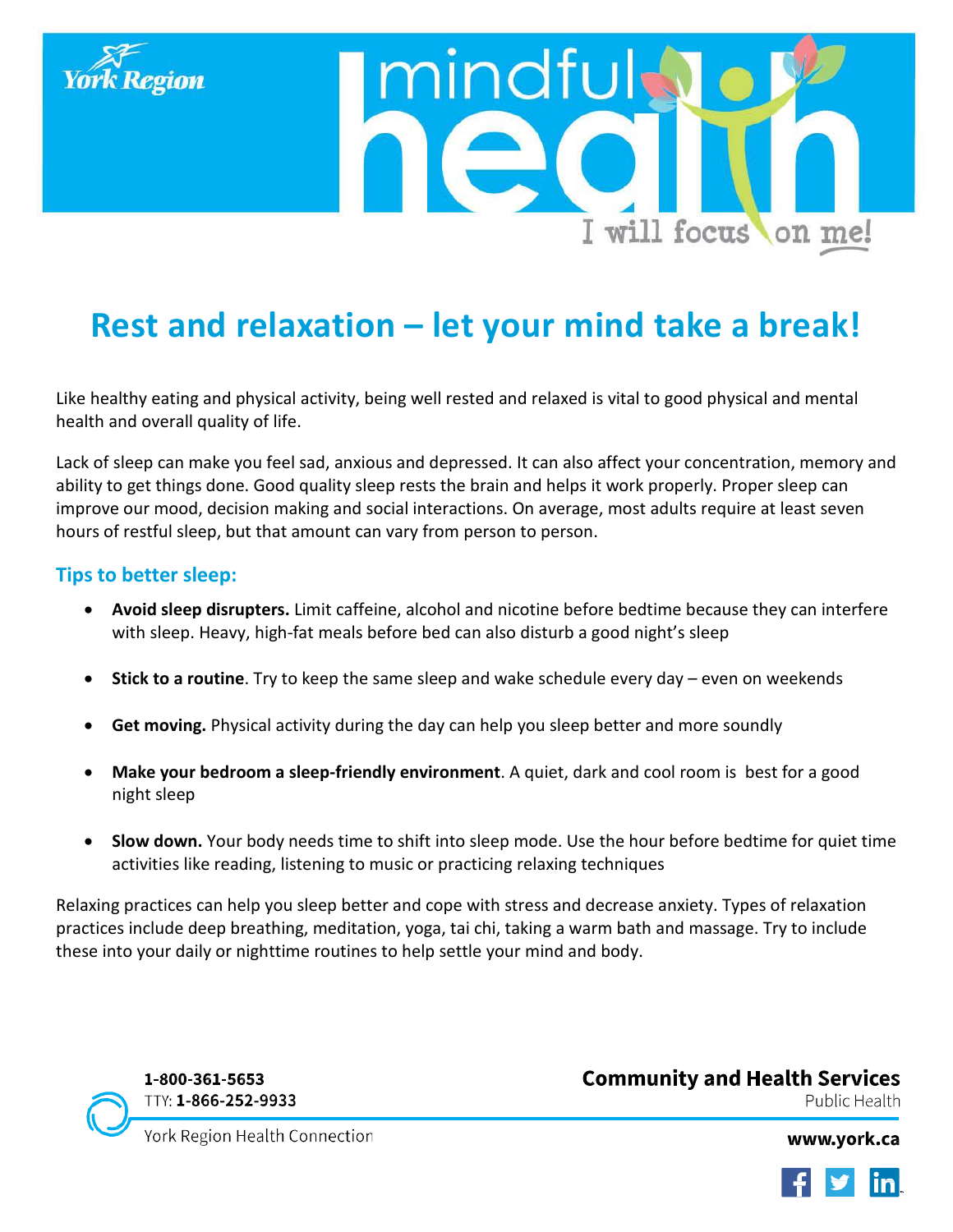

# **Me time**

It is very common to become so involved in giving to others that we fail to give to ourselves. Often, people feel guilty or selfish taking time for themselves. Creating more personal "me time" tops the list of what most people want.

When you take time for yourself, you are really making space for yourself in your life – giving your mind and body a break and time to re-energize. By relaxing, refocusing and being recharged, one comes back to responsibilities with a greater focus, commitment and enjoyment.

Try building breaks or scheduled time into your days and don't wait until you are burned out. Make sure you do things that you enjoy and that invigorate you. Enjoy your favourite hobby and use the time to take care of yourself in whatever way you choose. This could be a 5-10 minute break to sit with a tea quietly, cuddle with your pet, or just listening to music. If you have more time, read a chapter of a book, go for a brisk walk, soak in the tub, or take part in a class that you have always wanted to do. This doesn't mean taking time alone, unless that is what you choose to do. People need relationships in order to stay well.

Whatever you choose to do with your "me time," make it relaxing and restorative – and if you don't like it, find something else.

Don't skip your scheduled "me time." It is as important as all the other things that take place in your day.



1-800-361-5653 TTY: 1-866-252-9933 **Community and Health Services** Public Health

York Region Health Connection

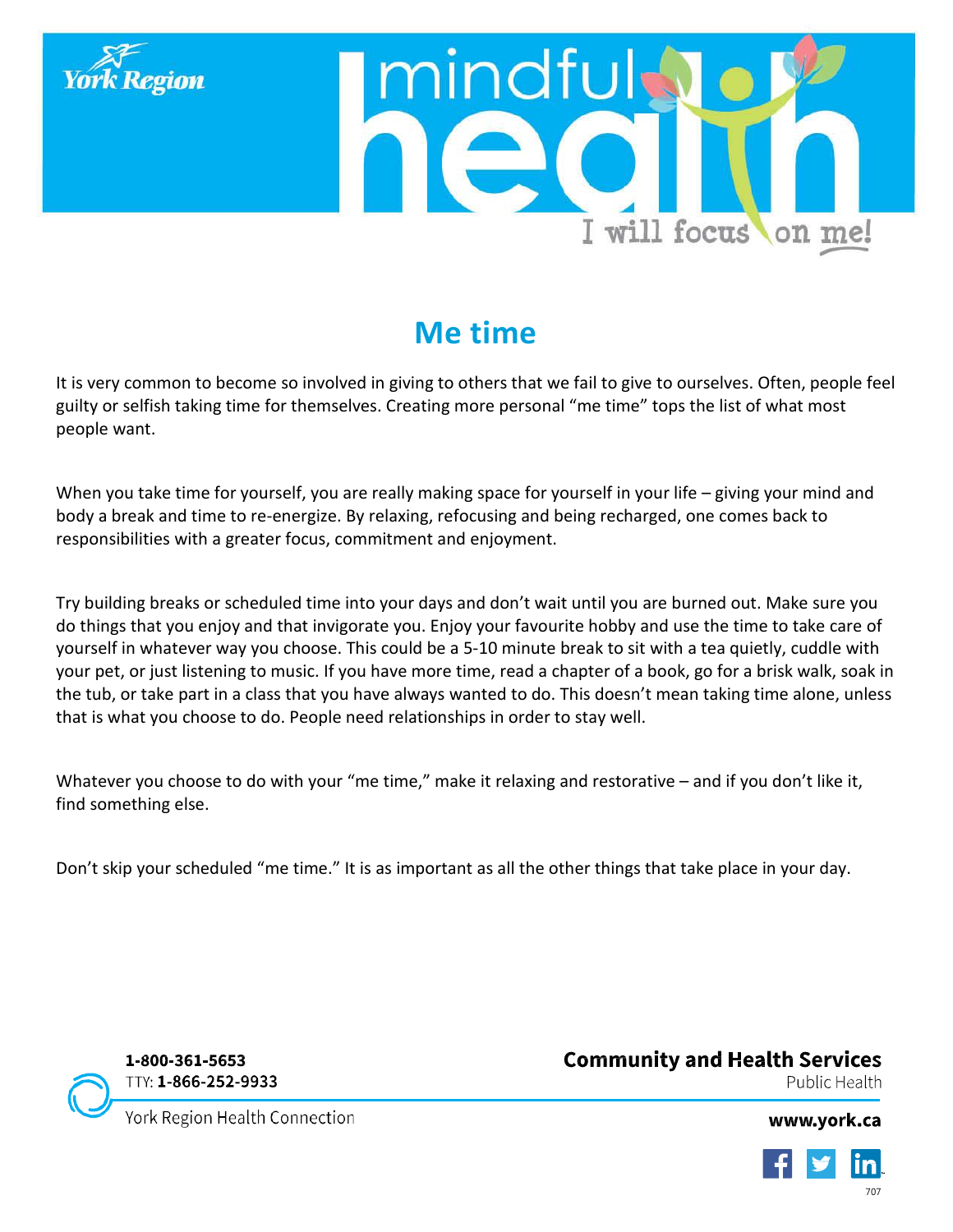



# **Strive for balance**

Canadian adults are spending more time at work and commuting to and from work. They play multiple roles, including those of a worker, parent, spouse, friend, caregiver and community volunteer. Work commitments, commute time and competing priorities can make it difficult to achieve balance in work and family life. Here are some strategies to help you create balance:

- **Set clear boundaries between work and family life** to create harmony. For example, make it a rule to not check work email from home or respond to telephone calls during meal times. Put work devices aside during family time
- **Take time to refresh and recharge yourself.** Take a vacation. Studies show that vacations can help break the stress cycle and enable you to rest and recuperate. They help foster stronger connections with family and friends. You can also refresh and recharge by participating in a hobby or activity that you enjoy, such as reading, listening to music, gardening, yoga, tai chi, meditation or taking a cooking class
- **Move more.** Physical activity can help clear the mind and increase your productivity and effectiveness
- **Access health and wellness services** provided by your employer
- **Practice healthy habits.** Eat healthy by following [Canada's Food Guide.](http://www.hc-sc.gc.ca/fn-an/food-guide-aliment/order-commander/index-eng.php) Be physically active for mental and physical health by following the [Canadian Physical Activity Guidelines](http://www.csep.ca/CMFiles/Guidelines/CSEP_PAGuidelines_adults_en.pdf) and accumulate at least 150 minutes or 2.5 hours of moderate-to-vigorous physical activity per week, in bouts of 10 minutes or more. Socialize with others, [live tobacco free a](http://www.york.ca/tobacco)nd [limit your](http://www.york.ca/wps/portal/yorkhome/health/yr/substanceuse/alcohol/alcohol/) alcohol drinking



1-800-361-5653 TTY: 1-866-252-9933 **Community and Health Services** Public Health

York Region Health Connection